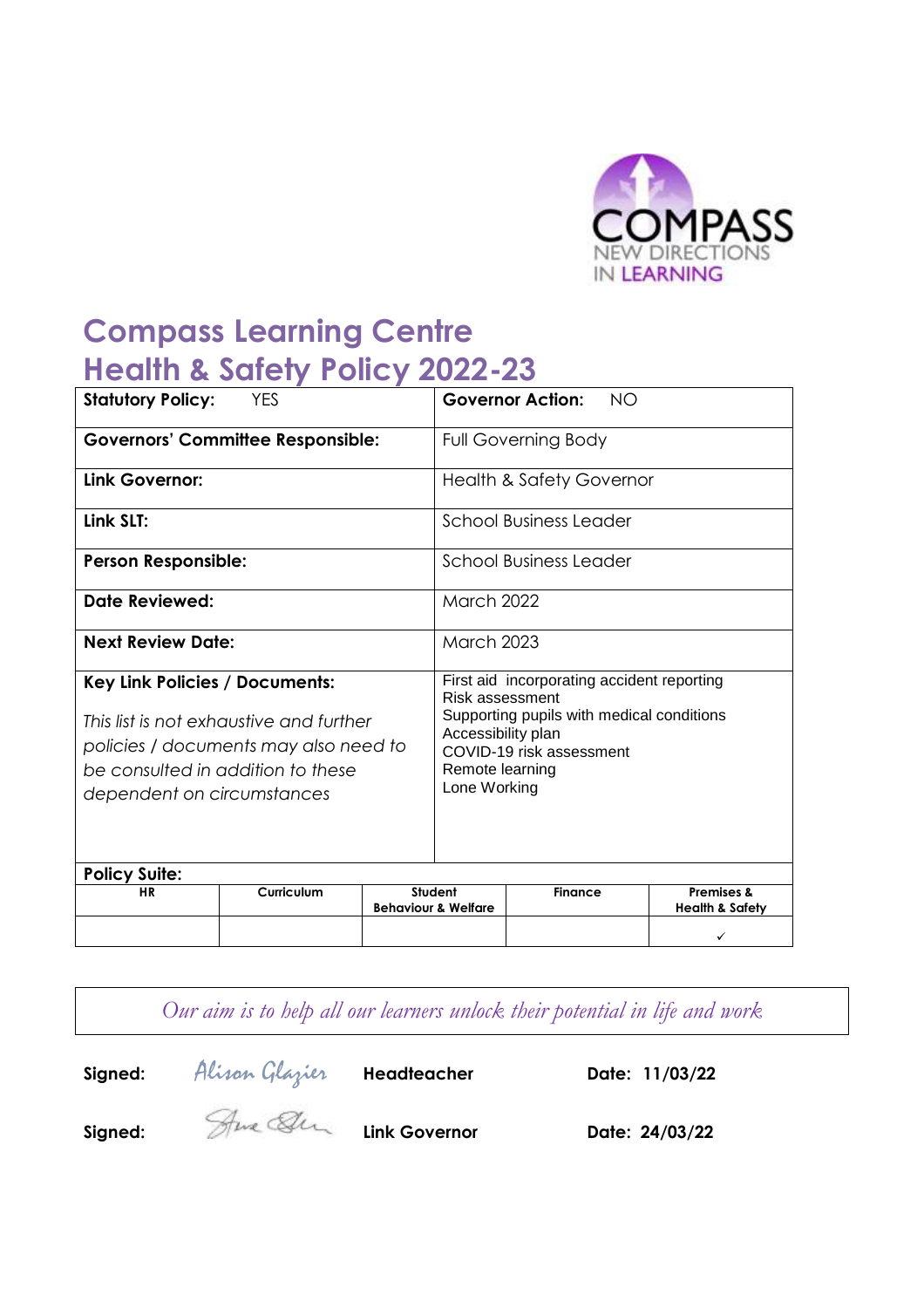## **Equality Impact Assessment – initial screening record**

| What area of work is being<br>$\bullet$<br>considered? |                               |                                       | Health & Safety                                                     |                                                                                  |    |  |
|--------------------------------------------------------|-------------------------------|---------------------------------------|---------------------------------------------------------------------|----------------------------------------------------------------------------------|----|--|
| Upon whom will this impact?                            |                               | Students / Staff / Parents / Visitors |                                                                     |                                                                                  |    |  |
| $\bullet$                                              |                               |                                       |                                                                     | How would the work impact upon groups, are they included and considered?         |    |  |
| <b>The Equality Strands</b>                            |                               | <b>Negative Impact</b>                | <b>Positive Impact</b>                                              | No impact                                                                        |    |  |
| Minority ethnic groups                                 |                               |                                       |                                                                     |                                                                                  |    |  |
| Gender                                                 |                               |                                       | $\sqrt{ }$                                                          |                                                                                  |    |  |
|                                                        | Disability                    |                                       | $\sqrt{ }$                                                          |                                                                                  |    |  |
|                                                        | Religion, Faith or Belief     |                                       | $\sqrt{ }$                                                          |                                                                                  |    |  |
|                                                        | Sexual Orientation            |                                       | $\sqrt{ }$                                                          |                                                                                  |    |  |
| Transgender                                            |                               |                                       | $\sqrt{ }$                                                          |                                                                                  |    |  |
| Age                                                    |                               |                                       | $\sqrt{ }$                                                          |                                                                                  |    |  |
| Rurality                                               |                               |                                       | $\sqrt{ }$                                                          |                                                                                  |    |  |
|                                                        | down by the equality strands? |                                       |                                                                     | Does data inform this work, research and/or consultation. And has it been broken |    |  |
| <b>The Equality Strands</b>                            | <b>No</b>                     |                                       | Yes                                                                 | Uncertain                                                                        |    |  |
| Minority ethnic groups                                 | $\sqrt{ }$                    |                                       |                                                                     |                                                                                  |    |  |
| Gender                                                 | $\sqrt{}$                     |                                       |                                                                     |                                                                                  |    |  |
| Disability                                             | $\sqrt{}$                     |                                       |                                                                     |                                                                                  |    |  |
| Religion, Faith or Belief                              | $\sqrt{ }$                    |                                       |                                                                     |                                                                                  |    |  |
| Sexual Orientation                                     |                               |                                       |                                                                     |                                                                                  |    |  |
|                                                        | $\sqrt{ }$                    |                                       |                                                                     |                                                                                  |    |  |
| Transgender                                            | $\sqrt{ }$                    |                                       |                                                                     |                                                                                  |    |  |
| Age                                                    | $\sqrt{}$                     |                                       |                                                                     |                                                                                  |    |  |
| Rurality                                               | $\sqrt{}$                     |                                       |                                                                     |                                                                                  |    |  |
|                                                        |                               |                                       |                                                                     | Does the initial screening highlight potential issues that may be illegal? No    |    |  |
|                                                        |                               |                                       |                                                                     |                                                                                  |    |  |
|                                                        | Further comments:-            |                                       |                                                                     |                                                                                  |    |  |
|                                                        |                               |                                       |                                                                     |                                                                                  |    |  |
|                                                        |                               |                                       |                                                                     |                                                                                  |    |  |
|                                                        |                               |                                       | Do you consider that a full Equality Impact Assessment is required? |                                                                                  | No |  |
|                                                        | Signed: Michelle Nokes        |                                       | Initial screening carried out by Personnel Administrator            | Date: 11/03/22                                                                   |    |  |
| Comment by Headteacher: Reviewed with no changes       | Signed Alisan Glazier         |                                       |                                                                     |                                                                                  |    |  |
|                                                        |                               |                                       |                                                                     | Date 11/03/22                                                                    |    |  |

<sup>©</sup> The Key Support Services Ltd | [thekeysupport.com/terms](https://thekeysupport.com/terms-of-use)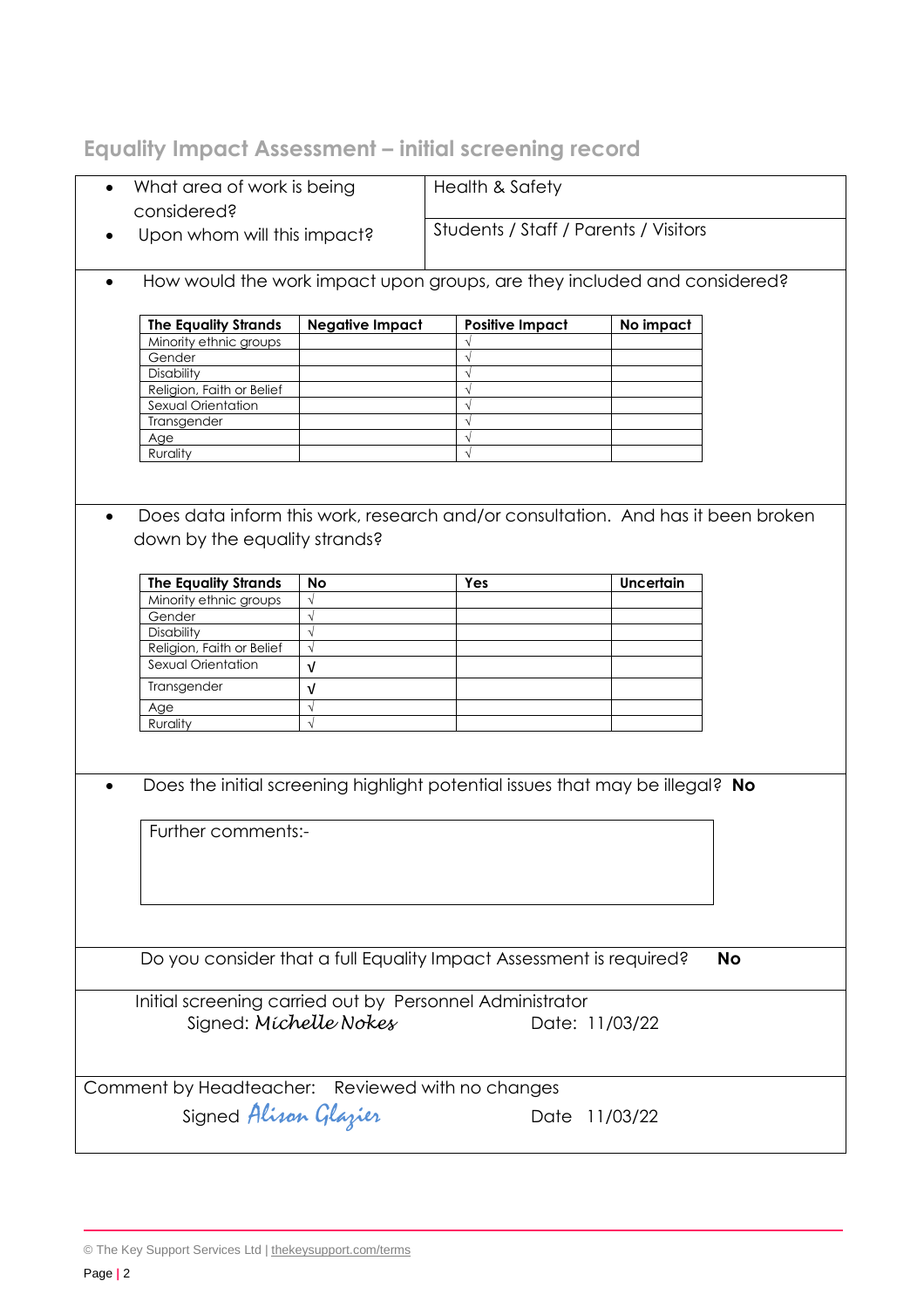# **Health and Safety Policy**

Compass Learning Centre

© The Key Support Services Ltd | [thekeysupport.com/terms](https://thekeysupport.com/terms-of-use)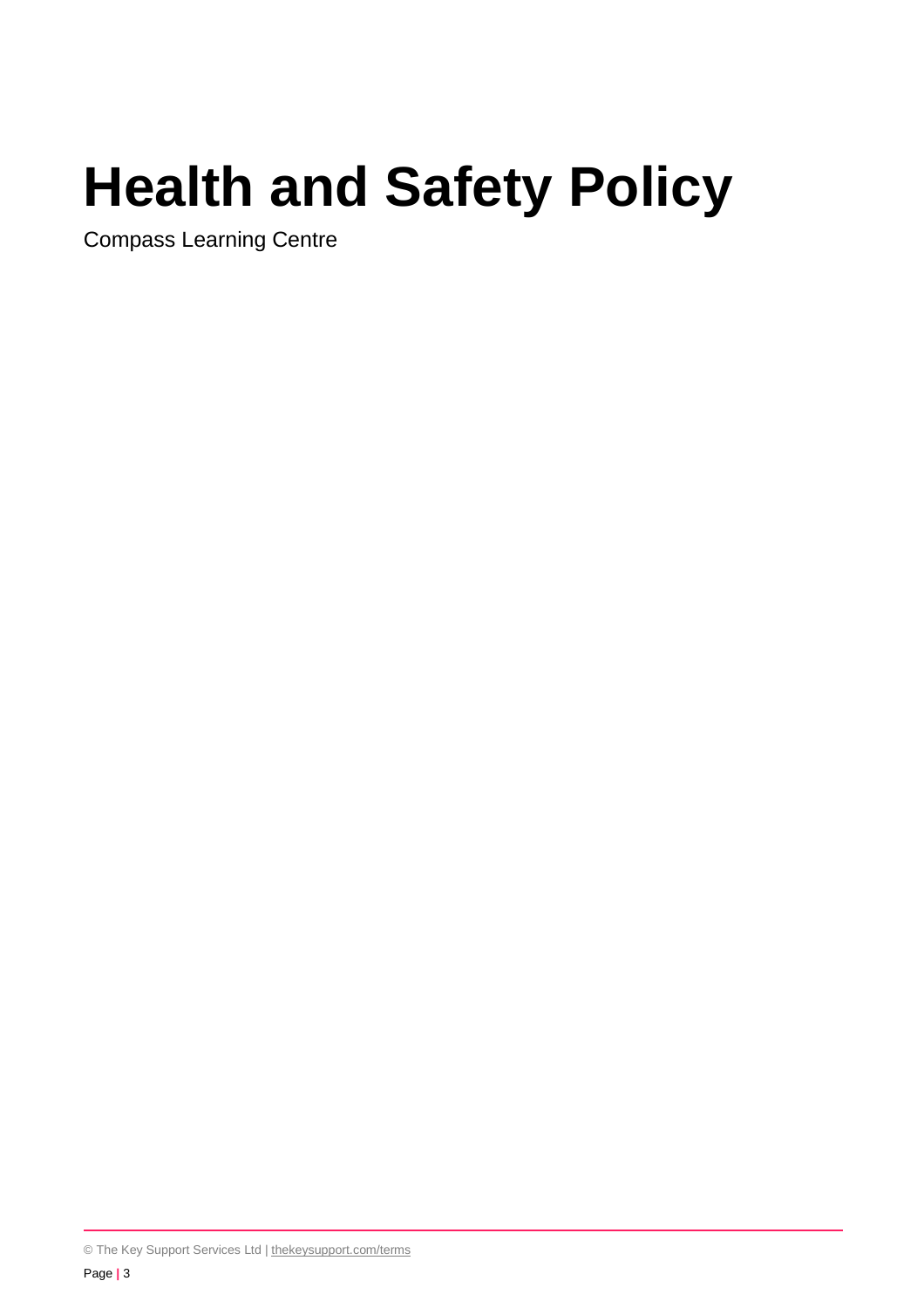## **Contents**

| Appendix 4. Recommended absence period for preventing the spread of infection Error! Bookmark not<br>defined. |  |
|---------------------------------------------------------------------------------------------------------------|--|

## <span id="page-3-0"></span>1. Aims

Our school aims to:

- > Provide and maintain a safe and healthy environment
- > Establish and maintain safe working procedures amongst staff, pupils and all visitors to the school site
- > Have robust procedures in place in case of emergencies
- > Ensure that the premises and equipment are maintained safely, and are regularly inspected

## <span id="page-3-1"></span>2. Legislation

This policy is based on advice from the Department for Education on health and safety in schools and the following legislation:

The Health and Safety at Work etc. Act 1974, which sets out the general duties employers have towards employees and duties relating to lettings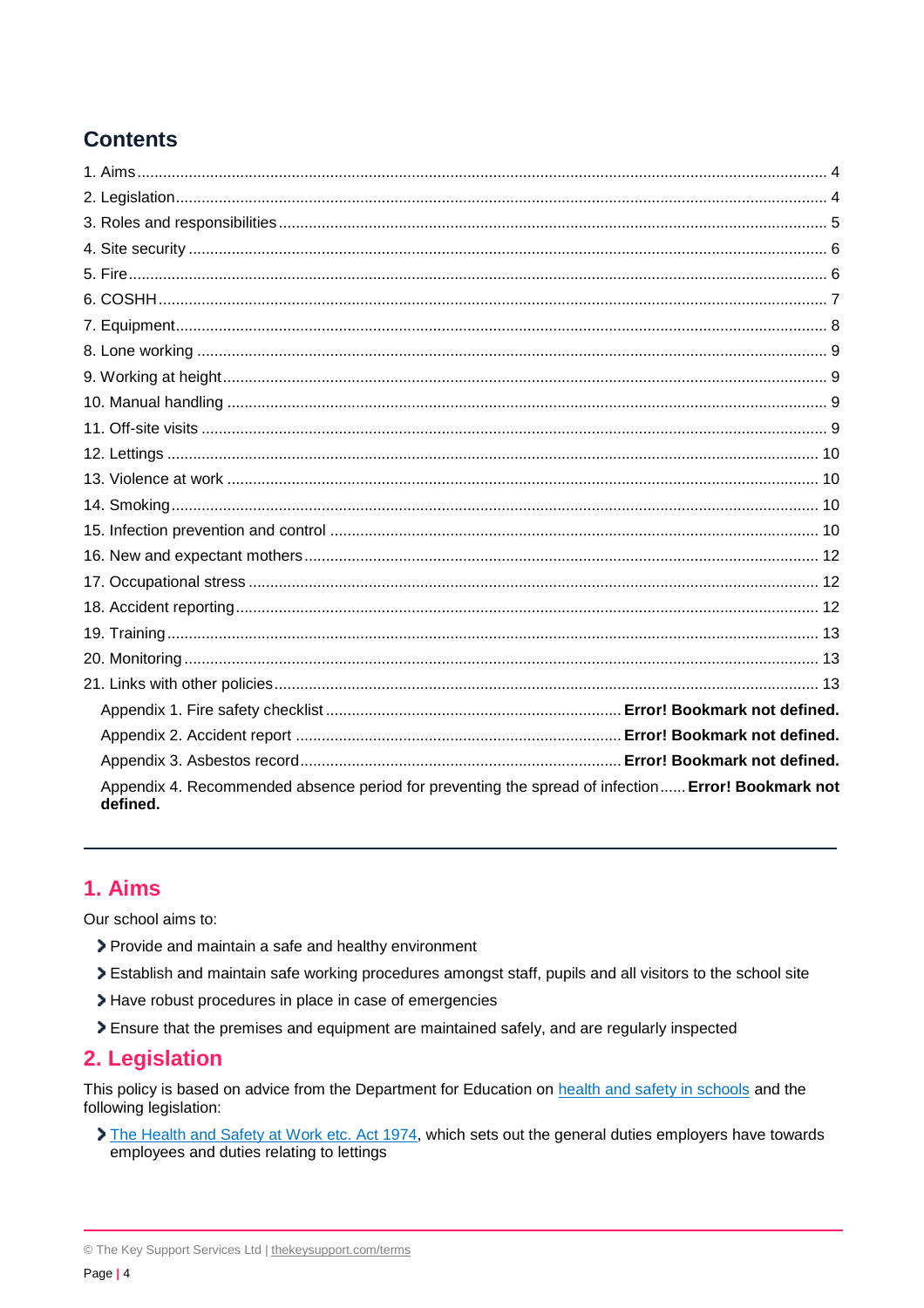- [The Management of Health and Safety at Work Regulations 1992,](http://www.legislation.gov.uk/uksi/1992/2051/regulation/3/made) which require employers to make an assessment of the risks to the health and safety of their employees
- [The Management of Health and Safety at Work Regulations 1999,](http://www.legislation.gov.uk/uksi/1999/3242/contents/made) which require employers to carry out risk assessments, make arrangements to implement necessary measures, and arrange for appropriate information and training
- [The Control of Substances Hazardous to Health Regulations 2002,](http://www.legislation.gov.uk/uksi/2002/2677/contents/made) which require employers to control substances that are hazardous to health
- [The Reporting of Injuries, Diseases and Dangerous Occurrences Regulations](http://www.legislation.gov.uk/uksi/2013/1471/schedule/1/paragraph/1/made) (RIDDOR) 2013, which state that some accidents must be reported to the Health and Safety Executive and set out the timeframe for this and how long records of such accidents must be kept
- > [The Health and Safety \(Display Screen Equipment\) Regulations 1992,](http://www.legislation.gov.uk/uksi/1992/2792/contents/made) which require employers to carry out digital screen equipment assessments and states users' entitlement to an eyesight test
- [The Gas Safety \(Installation and Use\) Regulations](http://www.legislation.gov.uk/uksi/1998/2451/regulation/4/made) 1998, which require work on gas fittings to be carried out by someone on the Gas Safe Register
- [The Regulatory Reform \(Fire Safety\) Order 2005,](http://www.legislation.gov.uk/uksi/2005/1541/part/2/made) which requires employers to take general fire precautions to ensure the safety of their staff
- The Work [at Height Regulations 2005,](http://www.legislation.gov.uk/uksi/2005/735/contents/made) which requires employers to protect their staff from falls from height

The school follows [national guidance published by UK Health Security Agency \(formerly Public Health](https://www.gov.uk/government/publications/health-protection-in-schools-and-other-childcare-facilities/chapter-9-managing-specific-infectious-diseases)  [England\)](https://www.gov.uk/government/publications/health-protection-in-schools-and-other-childcare-facilities/chapter-9-managing-specific-infectious-diseases) when responding to infection control issues, and [Actions for schools during the coronavirus](https://www.gov.uk/government/publications/actions-for-schools-during-the-coronavirus-outbreak/schools-covid-19-operational-guidance)  [outbreak,](https://www.gov.uk/government/publications/actions-for-schools-during-the-coronavirus-outbreak/schools-covid-19-operational-guidance) which provides guidance on what schools need to do during the COVID-19 pandemic.

## <span id="page-4-0"></span>**3. Roles and responsibilities**

## **3.1 The governing board**

The governing board has ultimate responsibility for health and safety matters in the school, but will delegate day-to-day responsibility to the Headteacher

The governing board has a duty to take reasonable steps to ensure that staff and pupils are not exposed to risks to their health and safety. This applies to activities on or off the school premises.

The governing board as the employer, also has a duty to:

- Assess the risks to staff and others affected by school activities in order to identify and introduce the health and safety measures necessary to manage those risks
- Inform employees about risks and the measures in place to manage them
- Ensure that adequate health and safety training is provided

The governor who oversees health and safety is Peter Vowles

## **3.2 Headteacher**

The headteacher is responsible for health and safety day-to-day. This involves:

- Implementing the health and safety policy
- Ensuring there is enough staff to safely supervise pupils
- Ensuring that the school building and premises are safe and regularly inspected
- Providing adequate training for school staff
- **> Reporting to the governing board on health and safety matters**
- Ensuring appropriate evacuation procedures are in place and regular fire drills are held
- Ensuring that in their absence, health and safety responsibilities are delegated to another member of staff
- Ensuring all risk assessments are completed and reviewed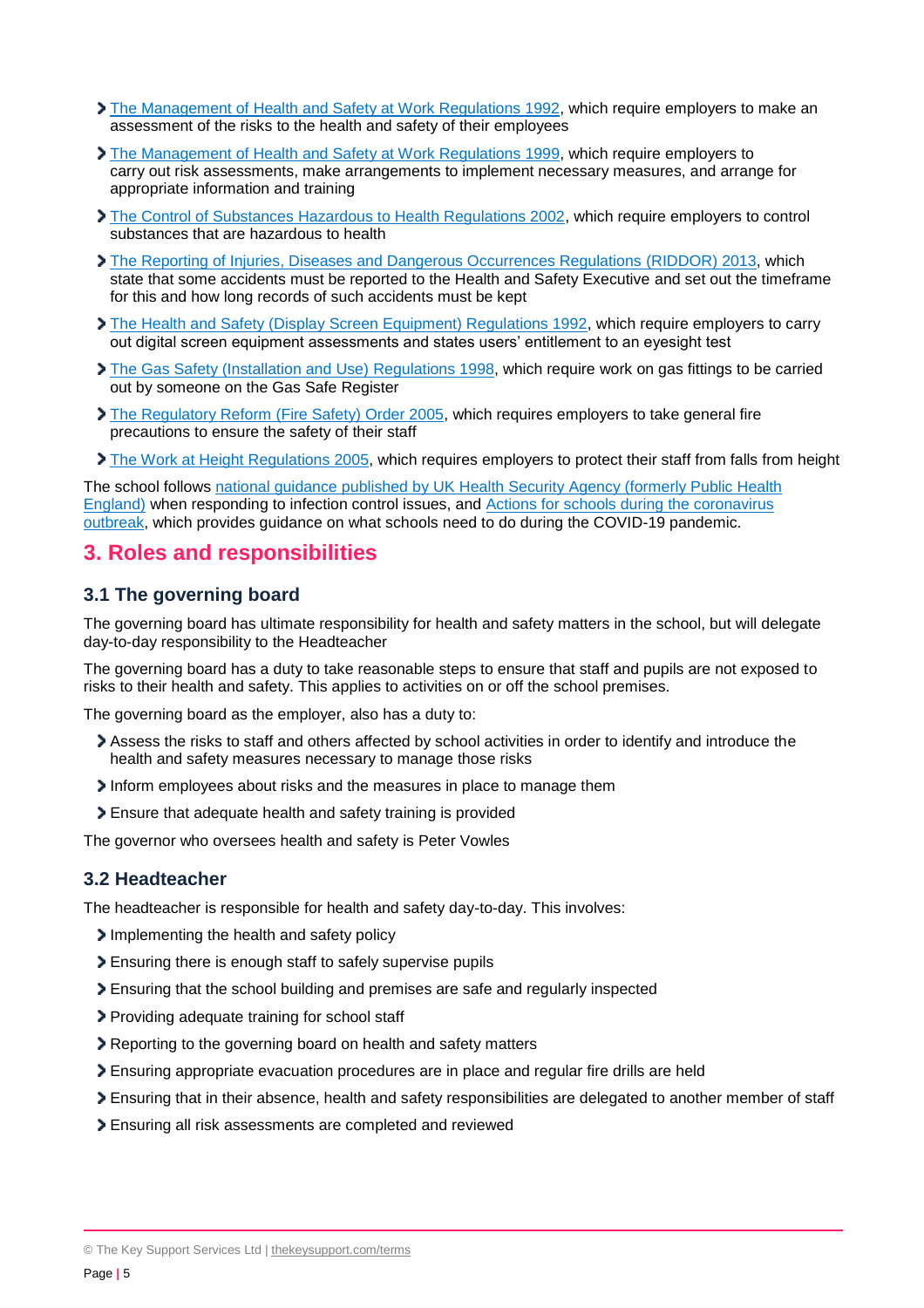Monitoring cleaning contracts, and ensuring cleaners are appropriately trained and have access to personal protective equipment, where necessary

In the headteacher's absence, the school business lead/school business manager assumes the above day-today health and safety responsibilities.

## **3.3 Health and safety lead**

The nominated health and safety lead is Alison Glazier, Headteacher.

## **3.4 Staff**

School staff have a duty to take care of pupils in the same way that a prudent parent would do so.

Staff will:

- Take reasonable care of their own health and safety and that of others who may be affected by what they do at work
- Co-operate with the school on health and safety matters
- Work in accordance with training and instructions
- Inform the appropriate person of any work situation representing a serious and immediate danger so that remedial action can be taken
- Model safe and hygienic practice for pupils
- Understand emergency evacuation procedures and feel confident in implementing them

## **3.5 Pupils and parents**

Pupils and parents are responsible for following the school's health and safety advice, on-site and off-site, and for reporting any health and safety incidents to a member of staff.

#### **3.6 Contractors**

Contractors will agree health and safety practices with the headteacher before starting work. Before work begins, the contractor will provide evidence that they have completed an adequate risk assessment of all their planned work.

## <span id="page-5-0"></span>**4. Site security**

School Business Lead/School Business Manager are responsible for the security of the school site in and out of school hours. They are responsible for visual inspections of the site, and for the intruder and fire alarm systems.

Members of the SLT<sup>1</sup> are key holders and will respond to an emergency.

## <span id="page-5-1"></span>**5. Fire**

Emergency exits, assembly points and assembly point instructions are clearly identified by safety signs and notices. Fire risk assessment of the premises will be reviewed regularly.

Emergency evacuations are practised at least once a term.

The fire alarm is a loud variable siren sound

Fire alarm testing will take place once a week.

New staff will be trained in fire safety and all staff and pupils will be made aware of any new fire risks.

In the event of a fire:

- The alarm will be raised immediately by whoever discovers the fire and emergency services contacted. Evacuation procedures will also begin immediately
- Fire extinguishers may be used by staff only, and only then if staff are trained in how to operate them and are confident they can use them without putting themselves or others at risk

<sup>©</sup> The Key Support Services Ltd | [thekeysupport.com/terms](https://thekeysupport.com/terms-of-use)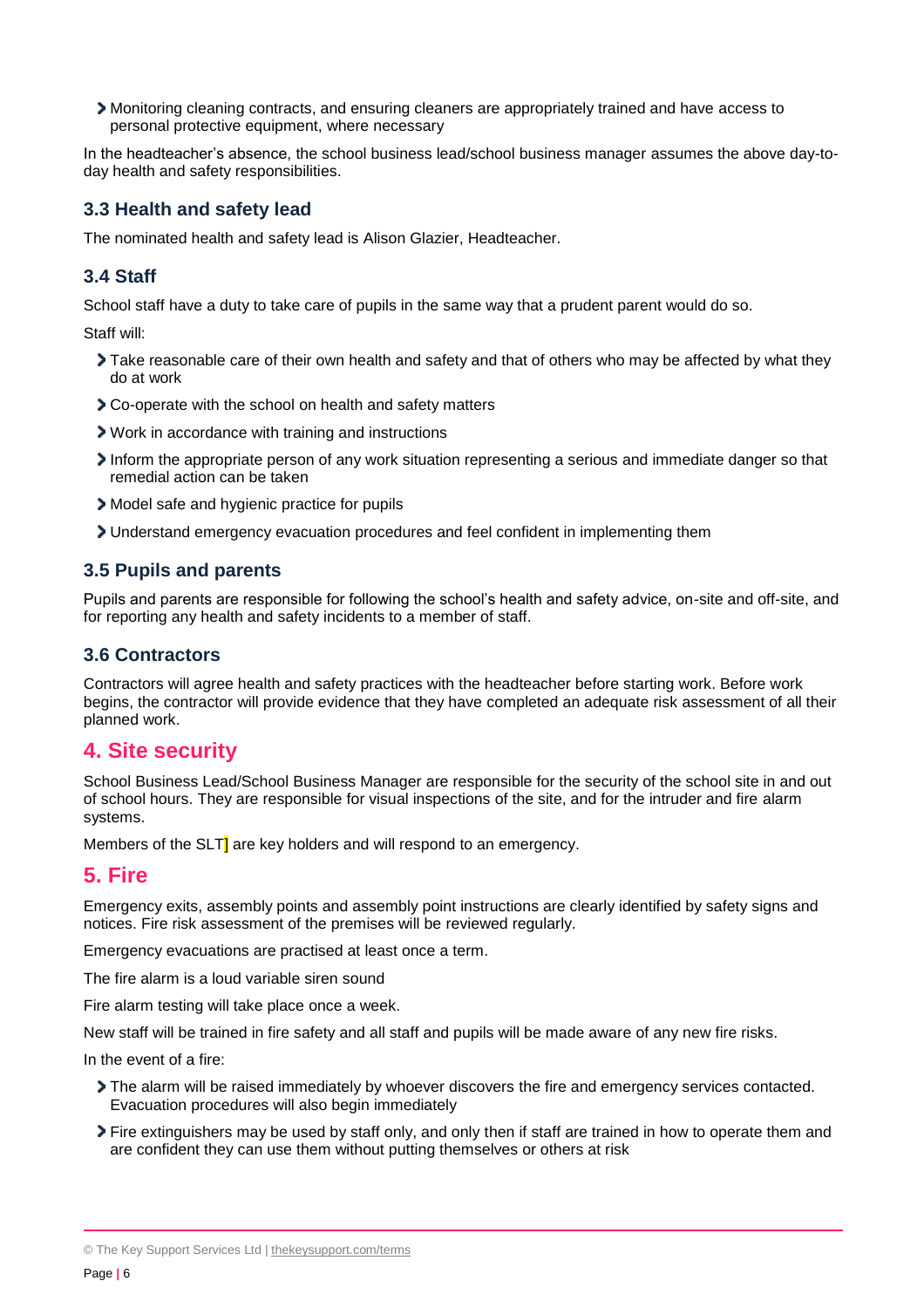- Staff and pupils will congregate at the assembly points. These are by the Muga in the numbered assembly points.
- Form tutors/class teachers will take a register of pupils, which will then be checked against the attendance register of that day
- The Deputy Headteacher or anyone deputizing for them will take a register of all staff
- Staff and pupils will remain outside the building until the emergency services say it is safe to re-enter

The school will have special arrangements in place for the evacuation of people with mobility needs and fire risk assessments will also pay particular attention to those with disabilities.

Further details of fire procedures are available in the Fire Procedures policy and procedures.

## <span id="page-6-0"></span>**6. COSHH**

Schools are required to control hazardous substances, which can take many forms, including:

- Chemicals
- > Products containing chemicals
- Fumes
- > Dusts
- Vapours
- > Mists
- Gases and asphyxiating gases
- Germs that cause diseases, such as leptospirosis or legionnaires disease

Control of substances hazardous to health (COSHH) risk assessments are completed by subject lead staff and circulated to all employees who work with hazardous substances. Staff will also be provided with protective equipment, where necessary.

Our staff use and store hazardous products in accordance with instructions on the product label. All hazardous products are kept in their original containers, with clear labelling and product information.

Any hazardous products are disposed of in accordance with specific disposal procedures.

Emergency procedures, including procedures for dealing with spillages, are displayed near where hazardous products are stored and in areas where they are routinely used.

#### **6.1 Gas safety**

- Installation, maintenance and repair of gas appliances and fittings will be carried out by a competent Gas Safe registered engineer
- Gas pipework, appliances and flues are regularly maintained
- All rooms with gas appliances are checked to ensure they have adequate ventilation

#### **6.2 Legionella**

- A water risk assessment has been completed on **[date]** by Watertite, school business lead is responsible for ensuring that the identified operational controls are conducted and recorded in the school's water log book
- This risk assessment will be reviewed every year and when significant changes have occurred to the water system and/or building footprint
- The risks from legionella are mitigated by the following: weekly and monthly temperature checks, closing off of dead end water outlets
- 6.3 Asbestos
- Staff are briefed on the hazards of asbestos, the location of any asbestos in the school and the action to take if they suspect they have disturbed it

<sup>©</sup> The Key Support Services Ltd | [thekeysupport.com/terms](https://thekeysupport.com/terms-of-use)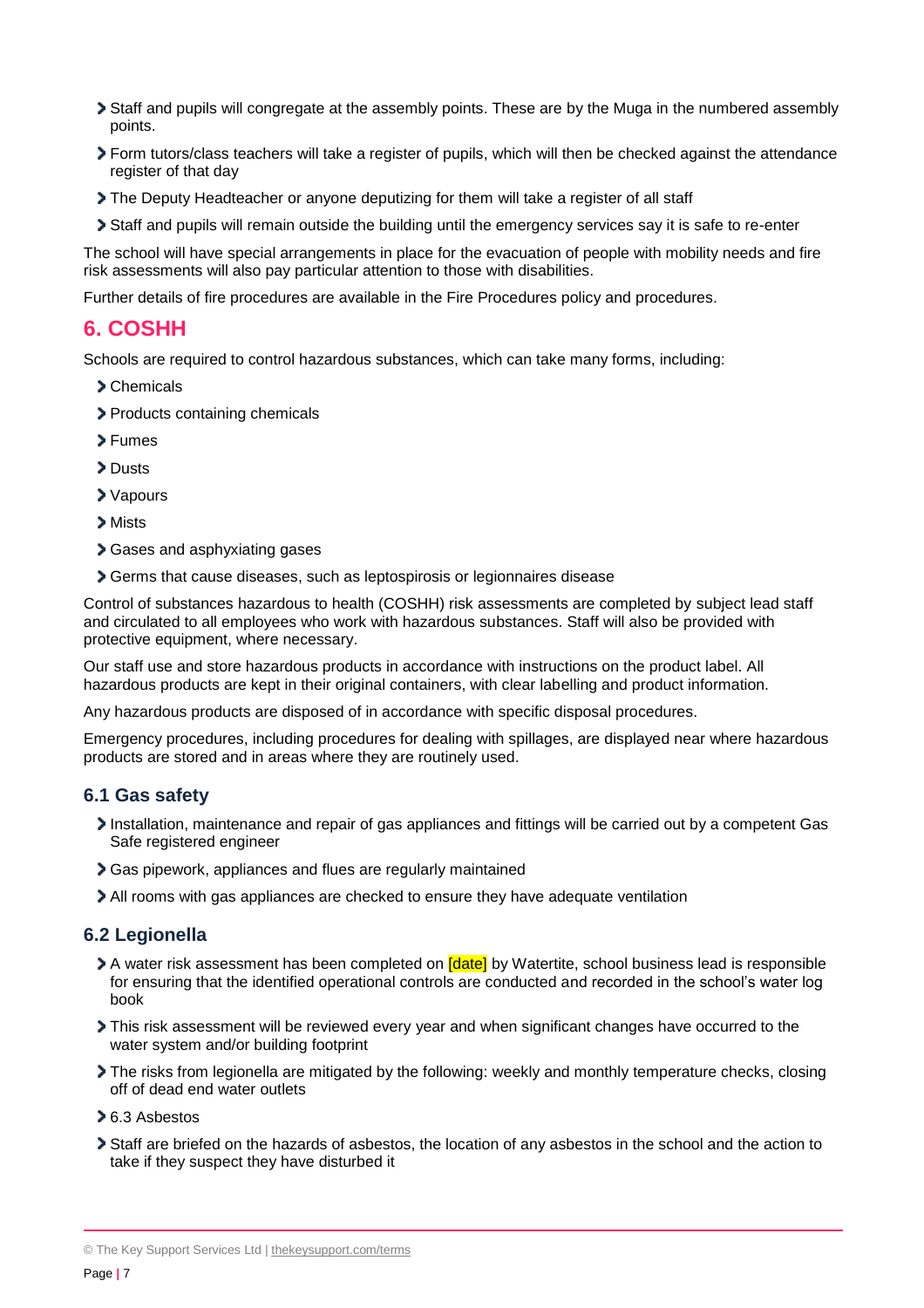- Arrangements are in place to ensure that contractors are made aware of any asbestos on the premises and that it is not disturbed by their work
- Contractors will be advised that if they discover material that they suspect could be asbestos, they will stop work immediately until the area is declared safe
- A record is kept of the location of asbestos that has been found on the school site

## <span id="page-7-0"></span>**7. Equipment**

- All equipment and machinery is maintained in accordance with the manufacturer's instructions. In addition, maintenance schedules outline when extra checks should take place
- When new equipment is purchased, it is checked to ensure it meets appropriate educational standards
- All equipment is stored in the appropriate storage containers and areas. All containers are labelled with the correct hazard sign and contents

## **7.1 Electrical equipment**

- All staff are responsible for ensuring they use and handle electrical equipment sensibly and safely
- Any pupil or volunteer who handles electrical appliances does so under the supervision of the member of staff who so directs them
- Any potential hazards will be reported to the school business lead or a member of the admin team immediately
- Permanently installed electrical equipment is connected through a dedicated isolator switch and adequately earthed
- Only trained staff members can check plugs
- Where necessary, a portable appliance test (PAT) will be carried out by a competent person
- All isolator switches are clearly marked to identify their machine
- Electrical apparatus and connections will not be touched by wet hands and will only be used in dry conditions
- Maintenance, repair, installation and disconnection work associated with permanently installed or portable electrical equipment is only carried out by a competent person

## **7.2 PE equipment**

- Pupils are taught how to carry out and set up PE equipment safely and efficiently. Staff check that equipment is set up safely
- Any concerns about the condition of the apparatus will be reported to the PE lead teacher.

#### **7.3 Display screen equipment**

- All staff who use computers daily as a significant part of their normal work have a display screen equipment (DSE) assessment carried out. 'Significant' is taken to be continuous/near continuous spells of an hour or more at a time
- Staff identified as DSE users are entitled to an eyesight test for DSE use upon request, and at regular intervals thereafter, by a qualified optician (and corrective glasses provided if required specifically for DSE use)

## **7.4 Specialist equipment**

Parents are responsible for the maintenance and safety of their children's wheelchairs. In school, staff promote the responsible use of wheelchairs.

Oxygen cylinders are stored in a designated space, and staff are trained in the removal, storage and replacement of oxygen cylinders.

<sup>©</sup> The Key Support Services Ltd | [thekeysupport.com/terms](https://thekeysupport.com/terms-of-use)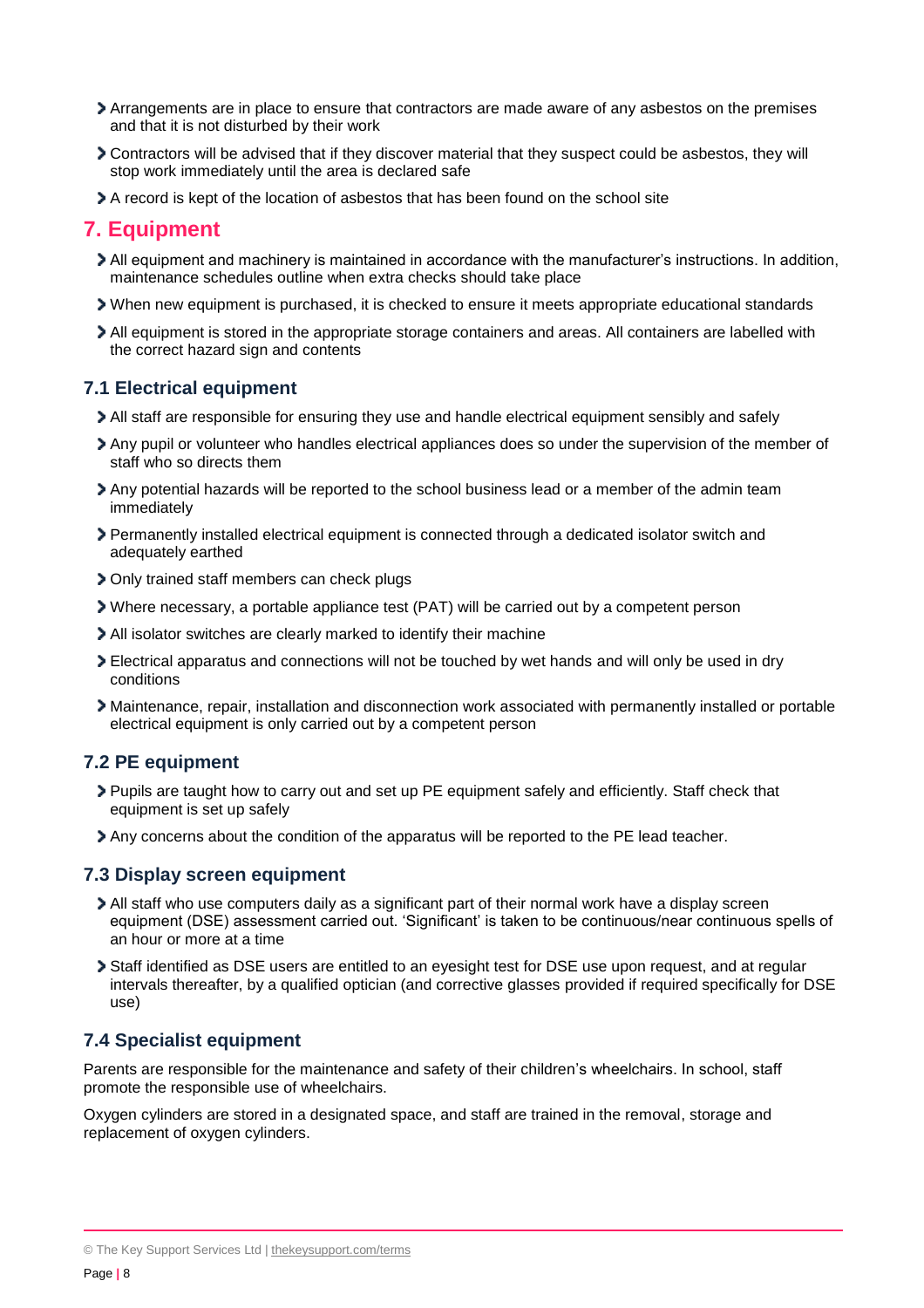## <span id="page-8-0"></span>**8. Lone working**

Lone working may include:

- > Late working
- > Home or site visits
- Weekend working
- Site manager duties
- > Site cleaning duties
- Working in a single occupancy office
- Remote working, self-isolation and/or remote learning

Potentially dangerous activities, such as those where there is a risk of falling from height, will not be undertaken when working alone. If there are any doubts about the task to be performed, then the task will be postponed until other staff members are available.

If lone working is to be undertaken, a colleague, friend or family member will be informed about where the member of staff is and when they are likely to return.

The lone worker will ensure they are medically fit to work alone.

## <span id="page-8-1"></span>**9. Working at height**

We will ensure that work is properly planned, supervised and carried out by competent people with the skills, knowledge and experience to do the work. Work will normally be carried out by contractors approved through Dorset Council to carry out the work.

In addition:

- The school business lead retains ladders for working at height in the resource area
- Pupils are prohibited from using ladders
- Staff will wear appropriate footwear and clothing when using ladders
- Contractors are expected to provide their own ladders for working at height
- Before using a ladder, staff are expected to conduct a visual inspection to ensure its safety
- Access to high levels, such as roofs, is only permitted by trained persons/contractors

## <span id="page-8-2"></span>**10. Manual handling**

It is up to individuals to determine whether they are fit to lift or move equipment and furniture. If an individual feels that to lift an item could result in injury or exacerbate an existing condition, they will ask for assistance.

The school will ensure that proper mechanical aids and lifting equipment are available in school, and that staff are trained in how to use them safely.

Staff and pupils are expected to use the following basic manual handling procedure:

- Plan the lift and assess the load. If it is awkward or heavy, use a mechanical aid, such as a trolley, or ask another person to help
- Take the more direct route that is clear from obstruction and is as flat as possible
- Ensure the area where you plan to offload the load is clear
- When lifting, bend your knees and keep your back straight, feet apart and angled out. Ensure the load is held close to the body and firmly. Lift smoothly and slowly and avoid twisting, stretching and reaching where practicable

## <span id="page-8-3"></span>**11. Off-site visits**

When taking pupils off the school premises, we will ensure that:

Risk assessments will be completed where off-site visits and activities require them

© The Key Support Services Ltd | [thekeysupport.com/terms](https://thekeysupport.com/terms-of-use)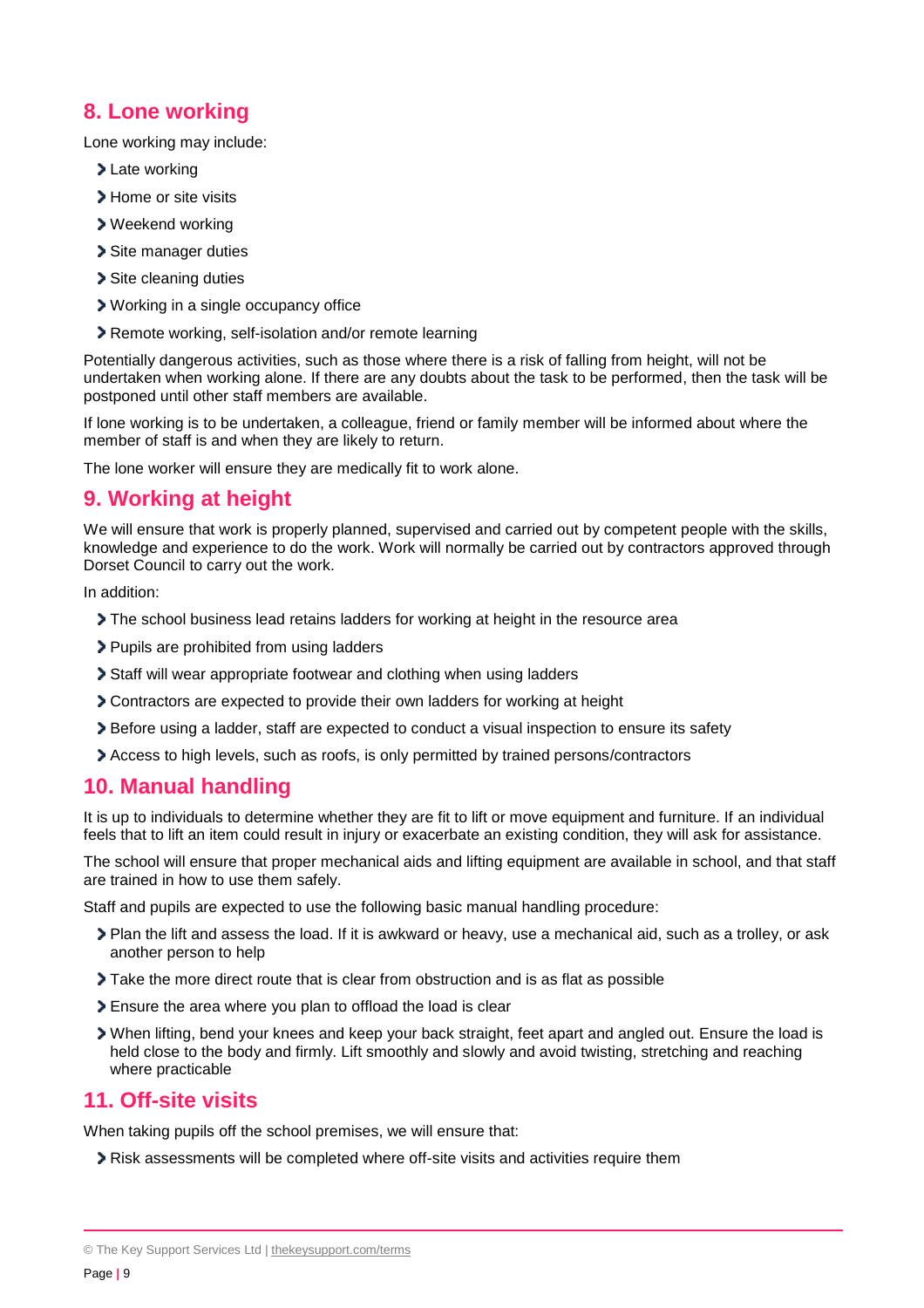- All off-site visits are appropriately staffed
- Staff will take a school mobile phone, an appropriate portable first aid kit, information about the specific medical needs of pupils, along with the parents' contact details
- There will always be at least one first aider on school trips and visits

## <span id="page-9-0"></span>**12. Lettings**

This policy applies to lettings. Those who hire any aspect of the school site or any facilities will be made aware of the content of the school's health and safety policy, and will have responsibility for complying with it.

## <span id="page-9-1"></span>**13. Violence at work**

We believe that staff should not be in any danger at work, and will not tolerate violent or threatening behaviour towards our staff.

All staff will report any incidents of aggression or violence (or near misses) directed to themselves to their line manager/headteacher immediately. This applies to violence from pupils, visitors or other staff.

## <span id="page-9-2"></span>**14. Smoking**

Smoking is not permitted anywhere on the school premises.

## <span id="page-9-3"></span>**15. Infection prevention and control**

We follow national guidance published by the UK Health Security Agency when responding to infection control issues. We will encourage staff and pupils to follow this good hygiene practice, outlined below, where applicable.

#### **15.1 Handwashing**

- Wash hands with liquid soap and warm water, and dry with paper towels
- Always wash hands after using the toilet, before eating or handling food, and after handling animals
- Cover all cuts and abrasions with waterproof dressings

#### **15.2 Coughing and sneezing**

- **> Cover mouth and nose with a tissue**
- Wash hands after using or disposing of tissues
- > Spitting is discouraged

#### **15.3 Personal protective equipment**

- Wear disposable non-powdered vinyl or latex-free CE-marked gloves and disposable plastic aprons where there is a risk of splashing or contamination with blood/body fluids (for example, nappy or pad changing)
- Wear goggles if there is a risk of splashing to the face
- Use the correct personal protective equipment when handling cleaning chemicals
- Use personal protective equipment (PPE) to control the spread of COVID-19 where required or recommended by government guidance and/or a risk assessment

#### **15.4 Cleaning of the environment**

Clean the environment frequently and thoroughly

## **15.5 Cleaning of blood and body fluid spillages**

Clean up all spillages of blood, faeces, saliva, vomit, nasal and eye discharges immediately and wear personal protective equipment

<sup>©</sup> The Key Support Services Ltd | [thekeysupport.com/terms](https://thekeysupport.com/terms-of-use)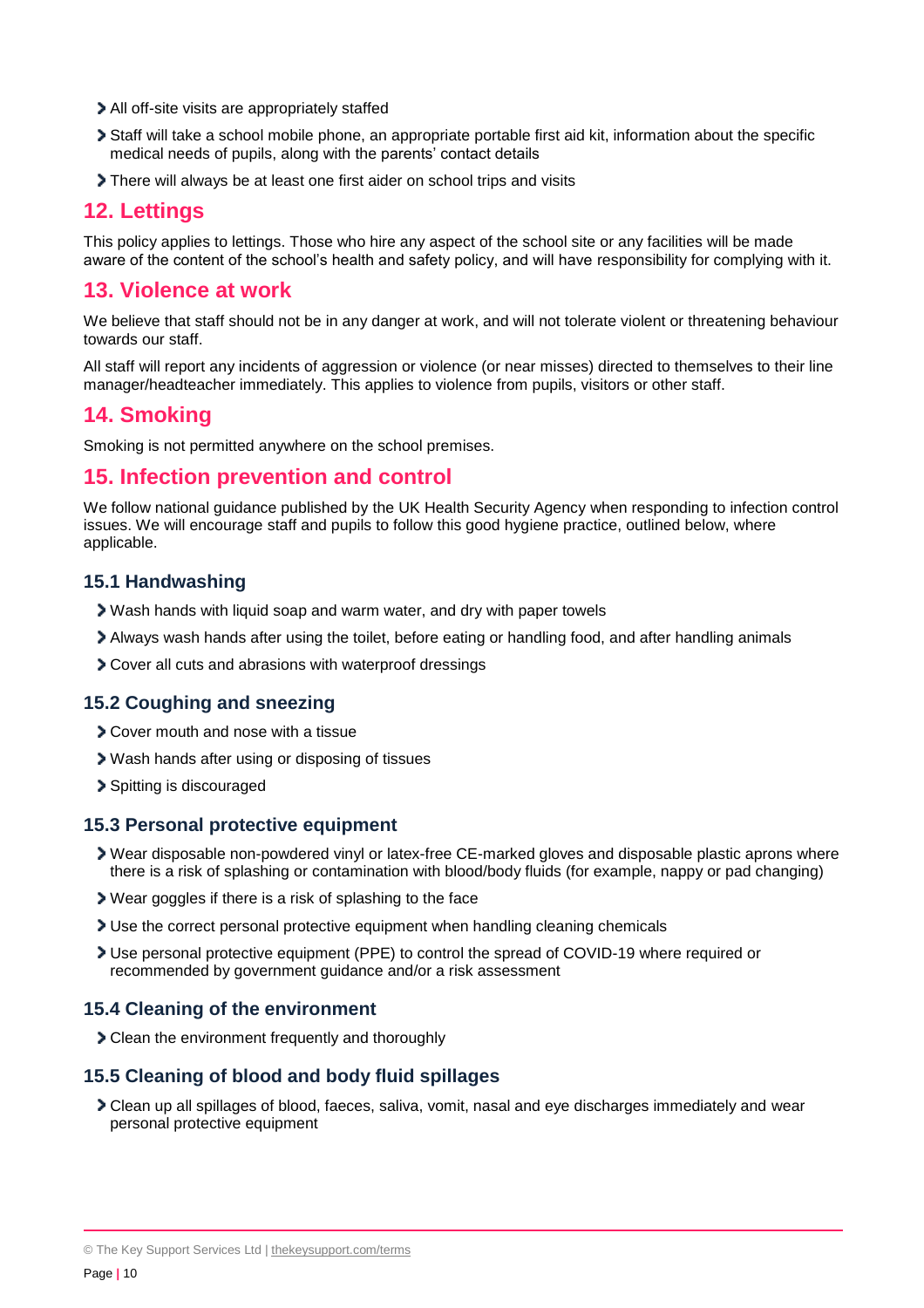- When spillages occur, clean using a product that combines both a detergent and a disinfectant, and use as per manufacturer's instructions. Ensure it is effective against bacteria and viruses, and suitable for use on the affected surface
- Never use mops for cleaning up blood and body fluid spillages use disposable paper towels and discard clinical waste as described below
- Make spillage kits available for blood spills

#### **15.6 Laundry**

- Wash laundry in a separate dedicated facility
- Wash soiled linen separately and at the hottest wash the fabric will tolerate
- Wear personal protective clothing when handling soiled linen
- **>** Bag children's soiled clothing to be sent home, never rinse by hand

#### **15.7 Clinical waste**

- Always segregate domestic and clinical waste, in accordance with local policy
- Used nappies/pads, gloves, aprons and soiled dressings are stored in correct clinical waste bags in footoperated bins
- Remove clinical waste with a registered waste contractor
- Remove all clinical waste bags when they are two-thirds full and store in a dedicated, secure area while awaiting collection

## **15.8 Animals**

- Wash hands before and after handling any animals
- Keep animals' living quarters clean and away from food areas
- Dispose of animal waste regularly, and keep litter boxes away from pupils
- Supervise pupils when playing with animals
- Seek veterinary advice on animal welfare and animal health issues, and the suitability of the animal as a pet

## **15.9 COVID-19 management**

We will ensure adequate risk reduction measures are in place to manage the spread of COVID-19, and carry out appropriate risk assessments, reviewing them regularly and monitoring whether any measures in place are working effectively.

We will follow local and national guidance on the use of control measures including:

#### **Following good hygiene practices**

We will encourage all staff and pupils to regularly wash their hands with soap and water or hand sanitiser, and follow recommended practices for respiratory hygiene. Where required, we will provide appropriate personal protective equipment (PPE).

#### **Implementing an appropriate cleaning regime**

We will regularly clean equipment and rooms, and ensure surfaces that are frequently touched are cleaned regularly after use.

#### **Keeping rooms well ventilated**

We will use risk assessments to identify rooms or areas with poor ventilation and put measures in place to improve airflow, including opening external windows, opening internal doors and mechanical ventilation.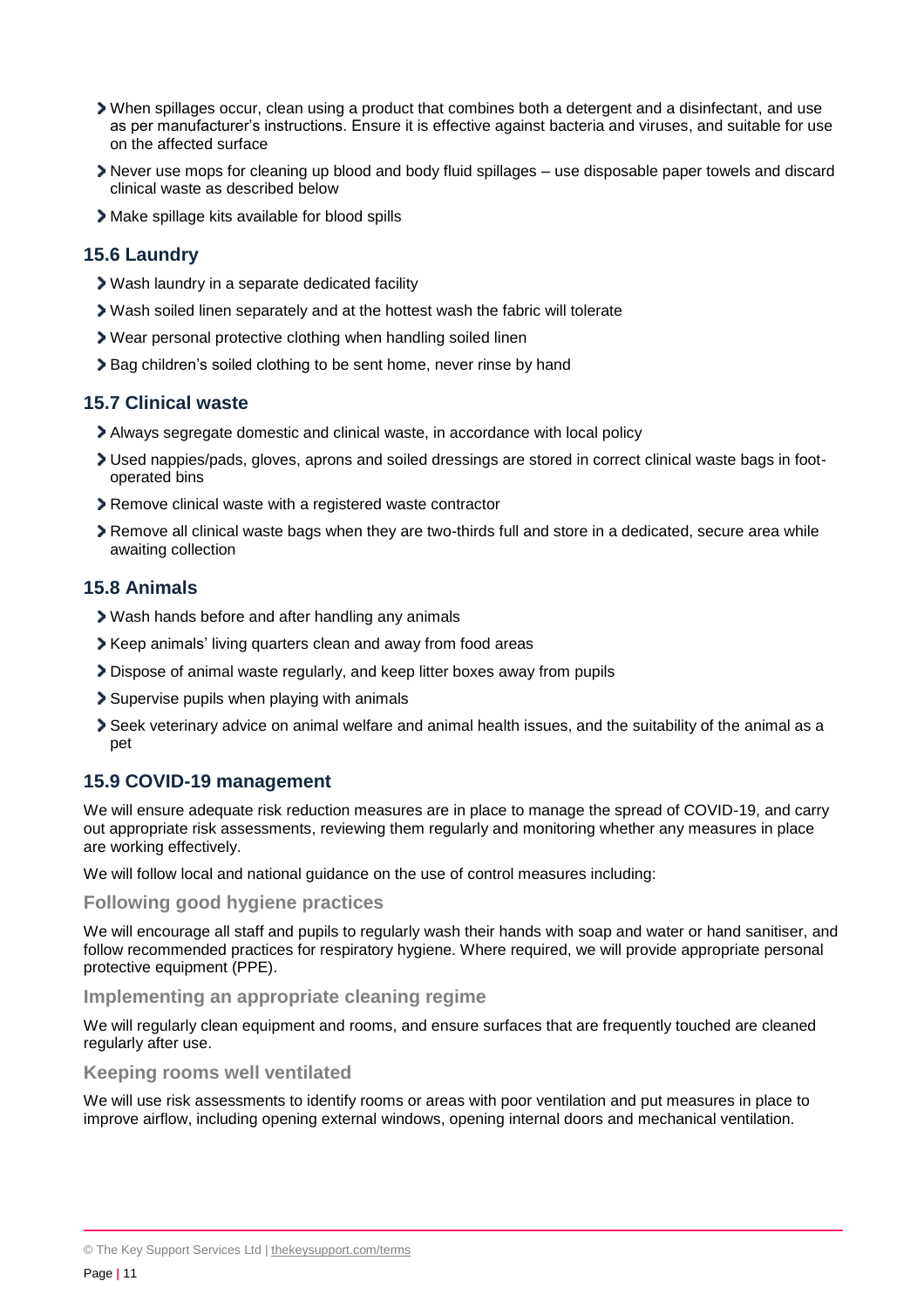## **Asymptomatic testing**

We will follow government guidance on the use of lateral flow tests for staff and pupils. We will also have a plan in place for the reintroduction of asymptomatic testing on-site if advised to do so by a director of public health or government guidance.

## **15.10 Pupils vulnerable to infection**

Some medical conditions make pupils vulnerable to infections that would rarely be serious in most children. The school will normally have been made aware of such vulnerable children. These children are particularly vulnerable to chickenpox, measles or slapped cheek disease (parvovirus B19) and, if exposed to any of these, the parent/carer will be informed promptly and further medical advice sought. We will advise these children to have additional immunisations, for example for pneumococcal and influenza.

## **15.11 Exclusion periods for infectious diseases**

The school will follow recommended exclusion periods outlined by the UK Health Security Agency/Public Health England and other government guidance. In the event of an epidemic/pandemic, we will follow advice from the UK Health Security Agency/Public Health England about the appropriate course of action.

## <span id="page-11-0"></span>**16. New and expectant mothers**

Risk assessments will be carried out whenever any employee or pupil notifies the school that they are pregnant.

Appropriate measures will be put in place to control risks identified. Some specific risks are summarised below:

- Chickenpox can affect the pregnancy if a woman has not already had the infection. Expectant mothers should report exposure to an antenatal carer and GP at any stage of exposure. Shingles is caused by the same virus as chickenpox, so anyone who has not had chickenpox is potentially vulnerable to the infection if they have close contact with a case of shingles
- If a pregnant woman comes into contact with measles or German measles (rubella), she should inform her antenatal carer and GP immediately to ensure investigation
- Slapped cheek disease (parvovirus B19) can occasionally affect an unborn child. If exposed early in pregnancy (before 20 weeks), the pregnant woman should inform her antenatal care and GP as this must be investigated promptly
- Some pregnant women will be at greater risk of severe illness from COVID-19

## <span id="page-11-1"></span>**17. Occupational stress**

We are committed to promoting high levels of health and wellbeing, and recognise the importance of identifying and reducing workplace stressors through risk assessment.

Systems are in place within the school for responding to individual concerns and monitoring staff workloads.

## <span id="page-11-2"></span>**18. Accident reporting**

#### **18.1 Accident record book**

- An accident form will be completed as soon as possible after the accident occurs by the member of staff or first aider who deals with it.
- As much detail as possible will be supplied when reporting an accident
- Information about injuries will also be kept in the pupil's educational record
- Records held in the first aid and accident book will be retained by the school for a minimum of 3 years, in accordance with regulation 25 of the Social Security (Claims and Payments) Regulations 1979, and then securely disposed of.
- 18.2 Reporting to the Health and Safety Executive

<sup>©</sup> The Key Support Services Ltd | [thekeysupport.com/terms](https://thekeysupport.com/terms-of-use)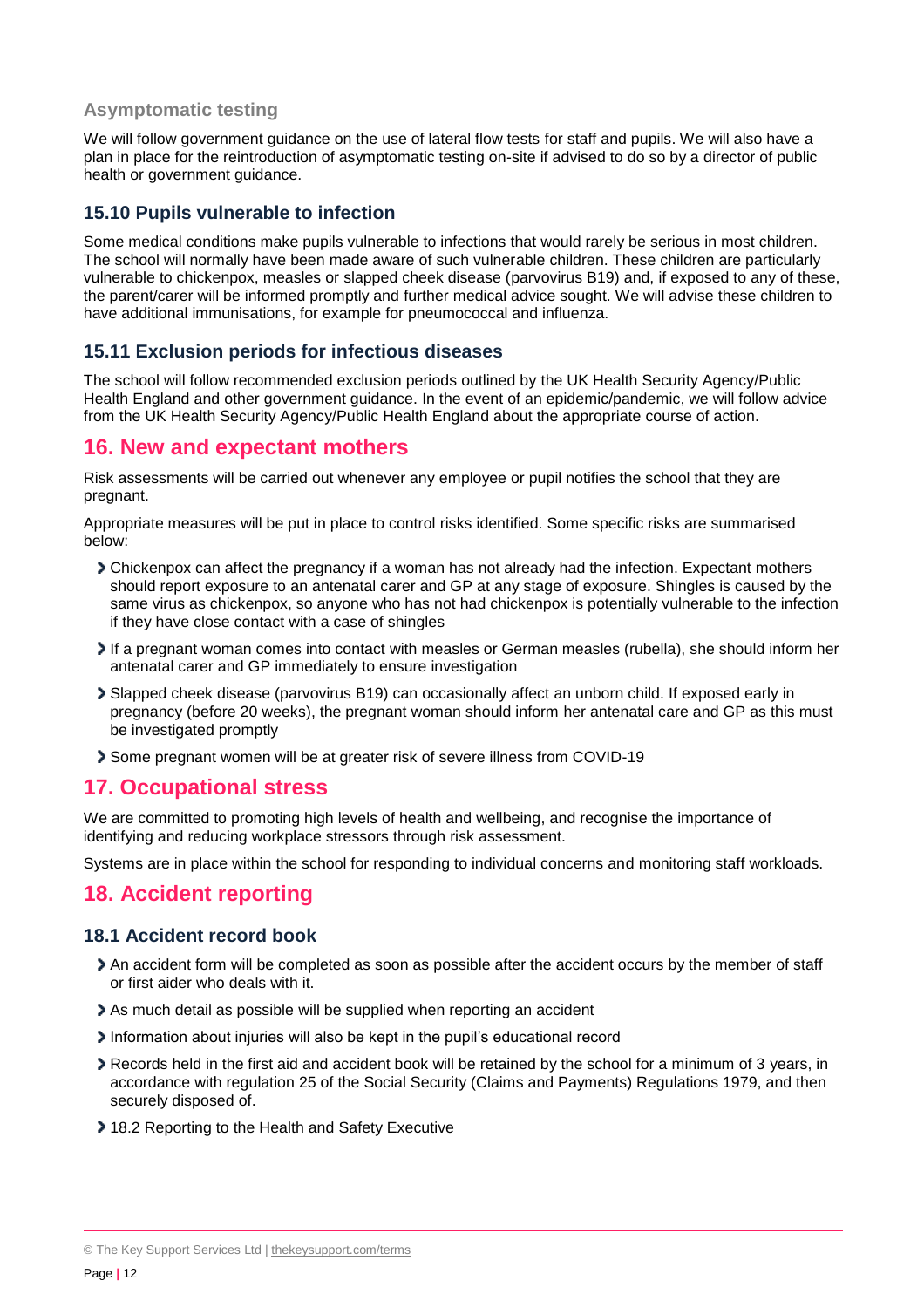The First Aider at Work will keep a record of any accident that results in a reportable injury, disease, or dangerous occurrence as defined in the RIDDOR 2013 legislation (regulations 4, 5, 6 and 7).

The First Aider at work will report these to the Health and Safety Executive as soon as is reasonably practicable and in any event within 10 days of the incident.

Reportable injuries, diseases or dangerous occurrences include:

- > Death
- Specified injuries. These are:
	- Fractures, other than to fingers, thumbs and toes
	- Amputations
	- Any injury likely to lead to permanent loss of sight or reduction in sight
	- Any crush injury to the head or torso causing damage to the brain or internal organs
	- Serious burns (including scalding)
	- Any scalping requiring hospital treatment
	- Any loss of consciousness caused by head injury or asphyxia
	- Any other injury arising from working in an enclosed space, which leads to hypothermia or heatinduced illness, or requires resuscitation or admittance to hospital for more than 24 hours
- Injuries where an employee is away from work or unable to perform their normal work duties for more than 7 consecutive days
- Where an accident leads to someone being taken to hospital
- Where something happens that does not result in an injury, but could have done
- Near-miss events that do not result in an injury, but could have done. Examples of near-miss events relevant to schools include, but are not limited to:
	- The collapse or failure of load-bearing parts of lifts and lifting equipment
	- The accidental release of a biological agent likely to cause severe human illness
	- The accidental release or escape of any substance that may cause a serious injury or damage to health
	- An electrical short circuit or overload causing a fire or explosion

Information on how to make a RIDDOR report is available here:

How to make a RIDDOR report – http://www.hse.gov.uk/riddor/report.htm

## <span id="page-12-0"></span>**19. Training**

Our staff are provided with health and safety training as part of their induction process.

Staff who work in high risk environments, such as in science labs or with woodwork equipment, or work with pupils with special educational needs (SEN), are given additional health and safety training.

## <span id="page-12-1"></span>**20. Monitoring**

This policy will be reviewed by the school business lead/school business manager every year.

At every review, the policy will be approved by the Full Governing Board

## <span id="page-12-2"></span>**21. Links with other policies**

This health and safety policy links to the following policies:

- First aid incorporating accident reporting
- Risk assessment
- Supporting pupils with medical conditions

<sup>©</sup> The Key Support Services Ltd | [thekeysupport.com/terms](https://thekeysupport.com/terms-of-use)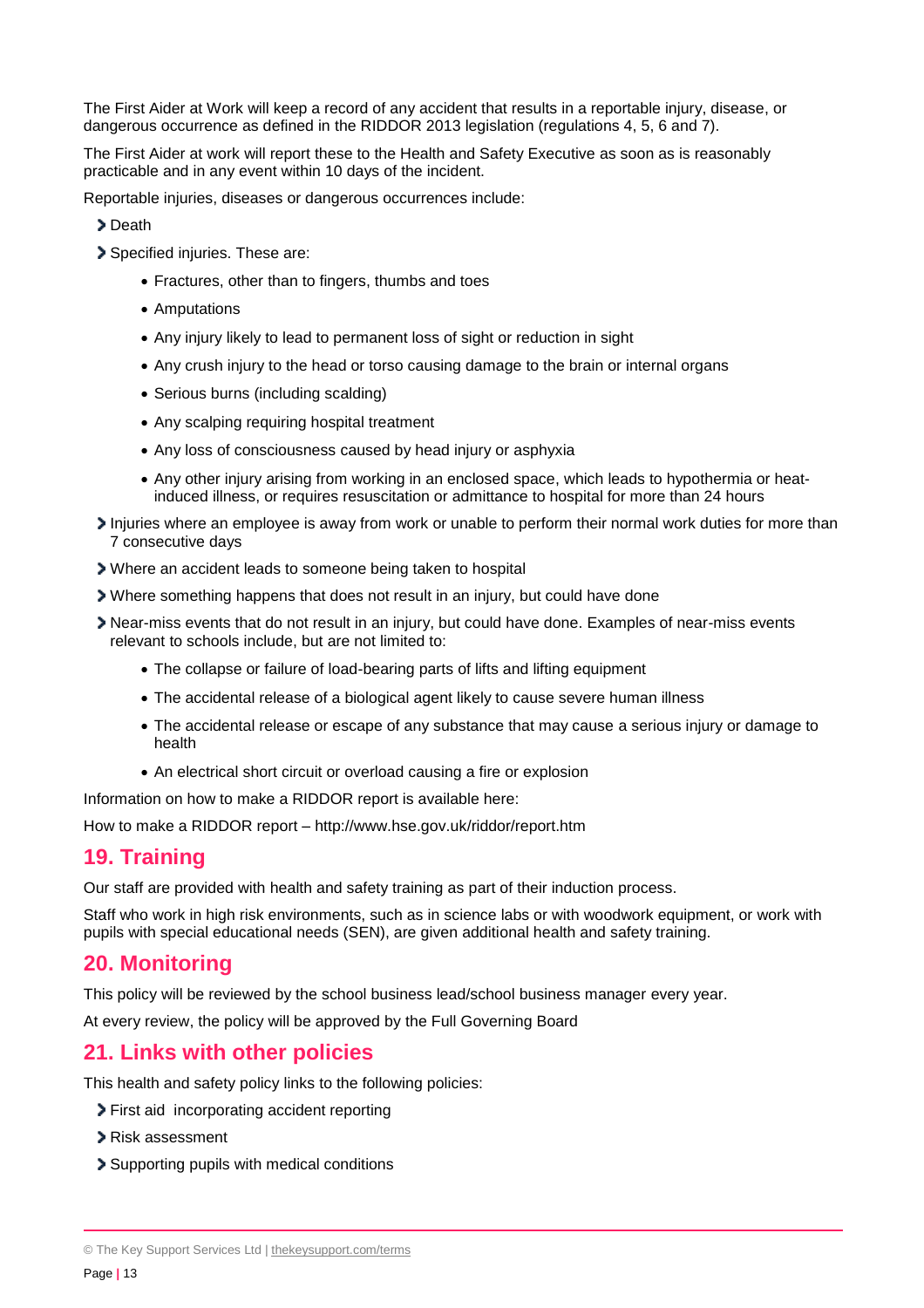- > Accessibility plan
- COVID-19 risk assessment
- > Remote learning

<sup>©</sup> The Key Support Services Ltd | [thekeysupport.com/terms](https://thekeysupport.com/terms-of-use)